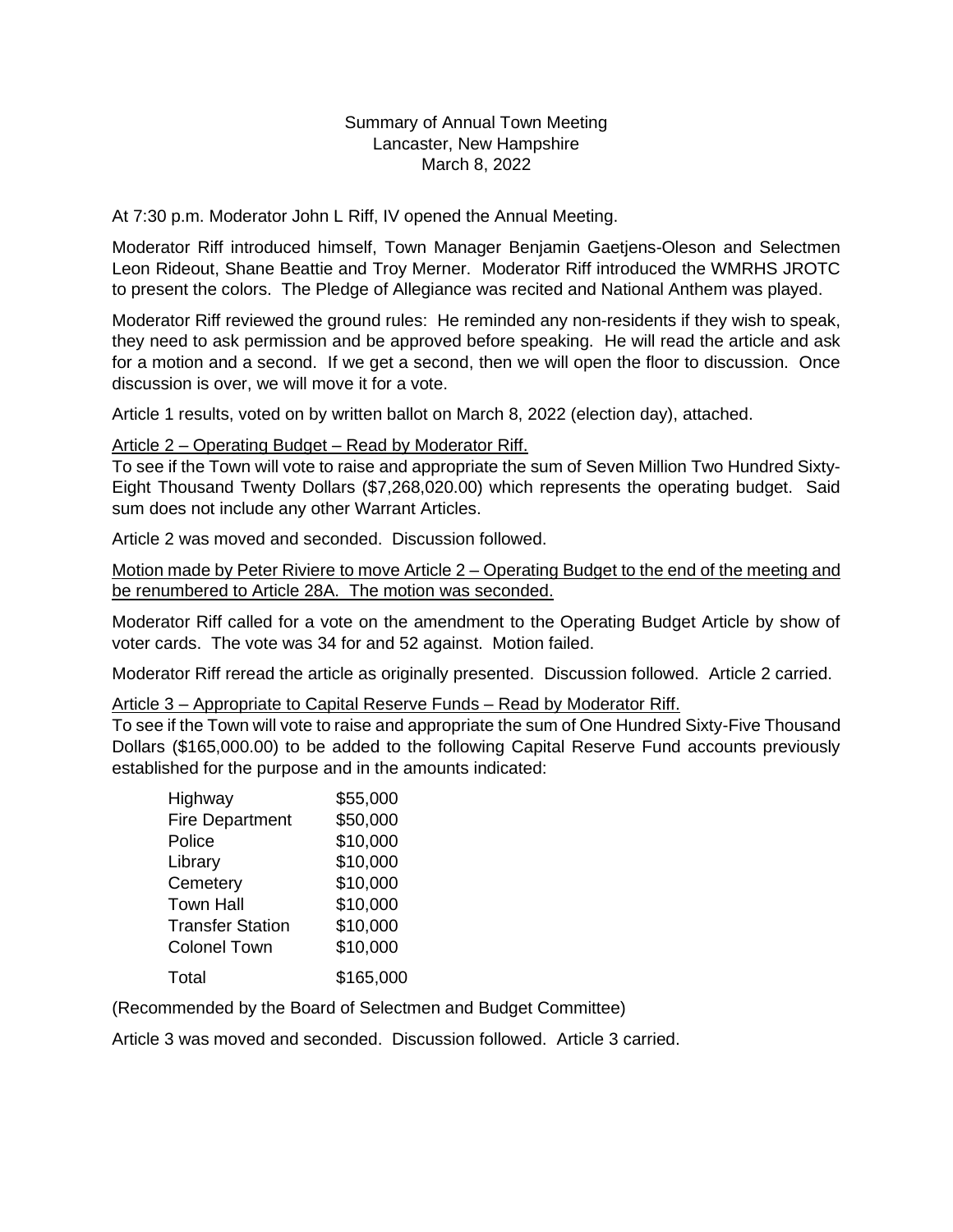# Article 4 – Reimburse Industrial Development Fund – Read by Moderator Riff.

To see if the Town will vote to raise and appropriate the sum of Forty-One Thousand One Hundred Fifty-Five Dollars (\$41,155.00) to be added to the Industrial Development Capital Reserve Fund previously established with said funds to come from the unassigned fund balance. (Recommended by the Board of Selectmen and the Budget Committee)

Article 4 was moved and seconded. Discussion followed. Article 4 carried.

## Article 5 – Money received from fundraising & donations – Read by Moderator Riff.

To see if the Town will vote to raise and appropriate the sum of Two Hundred Sixty Dollars (\$260.00) to be added to the Colonel Town Capital Reserve Fund previously established with said funds to come from the unassigned fund balance. The amount represents monies from donation to Colonel Town Recreation. (Recommended by the Board of Selectmen and the Budget Committee)

Article 5 was moved and seconded. There was no discussion. Article 5 carried.

## Article 6 – Purchase New 10-wheel dump truck w/body & plow – Read by Moderator Riff.

To see if the Town will vote to raise and appropriate the sum of Two Hundred Thirty-Nine Thousand Dollars (\$239,000.00) for the purpose of purchasing a new 10-wheel dump truck w/body and plow for the Highway Department with said funds to come from the unassigned fund balance.

Article 6 was moved and seconded. Discussion followed. Article 6 carried.

## Article 7 – Lease/Purchase Sidewalk Plow – 3<sup>rd</sup> payment – Read by Moderator Riff.

To see if the Town will vote to raise and appropriate the sum of Sixty-Nine Thousand One Hundred Twenty-Nine Dollars (\$69,129.00) for the third payment on the three-year lease/purchase agreement entered into in 2020 for a sidewalk plow for the Highway Department and to authorize the withdrawal and expenditure of said sum from the Highway capital reserve fund. This lease

Article 7 was moved and seconded. Discussion followed. Article 7 carried.

#### Article 8 – Lease/Purchase Cardiac Monitors – 3<sup>rd</sup> payment – Read by Moderator Riff.

To see if the Town will vote to raise and appropriate the sum of Thirty-Five Thousand Dollars (\$35,000.00) for the third payment on the three-year lease/purchase agreement entered into in 2020 for 3 cardiac monitors for the Fire Department and to authorize the withdrawal and expenditure of said sum from the Fire Department capital reserve fund. This lease agreement contains and escape clause. (Recommended by the Board of Selectmen and the Budget Committee)

Article 8 was moved and seconded. There was no discussion. Article 8 carried.

## Article 9 – Purchase New Ambulances – Read by Moderator Riff.

To see if the Town will vote to raise and appropriate the sum of Two Hundred Forty-Two Thousand Dollars (\$242,000.00) for the purchase of two (2) new ambulances with One Hundred Ninety-Two Thousand Dollars (\$192,000.00) to come from unassigned fund balance and the remaining Fifty Thousand Dollars (\$50,000.00) to come from grant funding. If the grant funding is not awarded, one ambulance will be purchased using unassigned fund balance with no amount to be raised by taxation.

Article 9 was moved and seconded. Discussion followed. Article 9 carried.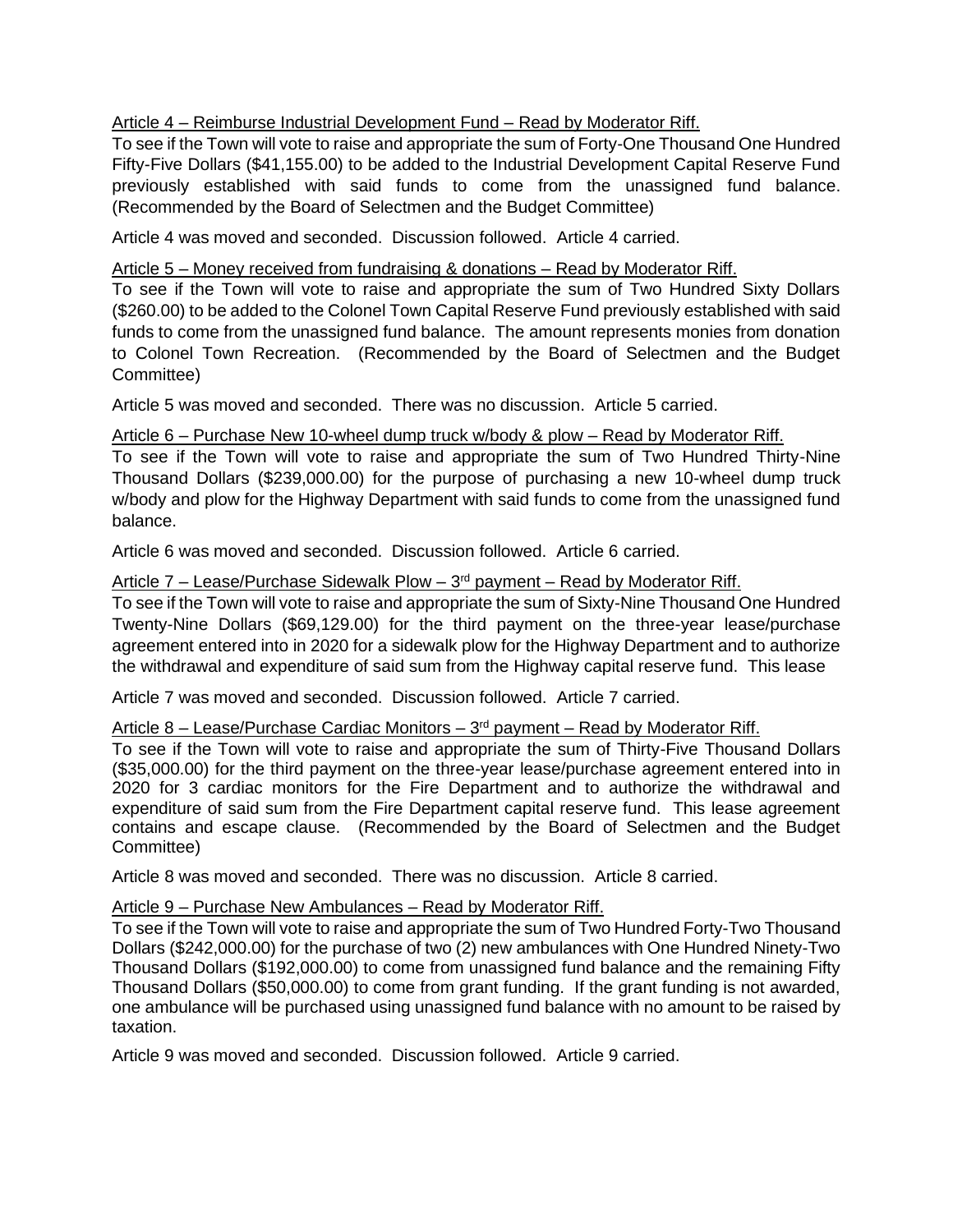## Article 10 – Purchase New Demo Pre-Crusher – Read by Moderator Riff.

To see if the Town will vote to raise and appropriate the sum of Sixty-Five Thousand Dollars (\$65,000.00) for the purchase of a new Demo Pre-Crusher and to refurbish the old auger cans to fit the new machine and add supports to said containers and to authorize the withdrawal and expenditure of said sum from the Transfer Station capital reserve fund. (Recommended by the Board of Selectmen and the Budget Committee)

Article 10 was moved and seconded. Discussion followed. Article 10 carried.

## Article 11 – Rehabilitate Sewer Line – Read by Moderator Riff.

To see if the Town will vote to raise and appropriate the sum of Two Hundred Twenty-Five Thousand Dollars (\$225,000.00) for the purpose of rehabilitating the main sewer line on Main Street from Grandview Drive to Canal Street with said funds to come from the Sewer Enterprise Fund unassigned fund balance.

Article 11 was moved and seconded. Discussion followed. Article 11 carried.

## Article 12 – Purchase New Pickup Truck – Read by Moderator Riff.

To see if the Town will vote to raise and appropriate the sum of Fifty Thousand Dollars (\$50,000.00) for the purpose of purchasing a new pickup truck for the Water & Sewer departments with Twenty-Five Thousand Dollars (\$25,000.00) to come from the Water Enterprise Fund unassigned fund balance and Twenty-Five Thousand Dollars (\$25,000.00) to come from the Sewer Enterprise Fund unassigned fund balance.

Article 12 moved and seconded. Discussion followed. Article 12 carried.

## Article 13 – Preliminary designs for new Highway garage & permitting for underground fuel storage tanks – Read by Moderator Riff.

Article 13 moved and seconded. Discussion followed. Article 13 carried.

## Article 14 – Replace boards at the skating rink – Read by Moderator Riff.

To see if the Town will vote to raise and appropriate the sum of Fifty-Five Thousand Dollars (\$55,000.00) for the purpose of replacing the boards at the skating rink with said funds to come from the unassigned fund balance.

Article 14 was moved and seconded. Discussion followed. Article 14 carried.

## Article 15 – Replace lighting – Read by Moderator Riff.

To see if the Town will vote to raise and appropriate the sum Twenty-Five Thousand Dollars (\$25,000.00) for the purpose of replacing the library's lights with LED lights with said funds to come from the Library capital reserve fund. This special warrant article will be a non-lapsing appropriation per RSA 32:7, VI and will not lapse until the lights are replaced or by March 8, 2027, whichever is sooner. (Recommended by the Board of Selectmen and the Budget Committee)

Article 15 was moved and seconded. Discussion followed. Article 15 carried.

## Article 16 – Rescind 2021 Article 20 – Water storage tank – Read by Moderator Riff.

To see if the Town will vote to terminate the non-lapsing appropriation adopted by the 2021 Town Meeting with respect to adding a water storage tank at the water plant. Anticipated grant funds in the amount of Seven Hundred Fifty Thousand Dollars (\$750,000.00) are not expected to be received. Passage of this article will restore Two Hundred Fifty Thousand Dollars (\$250,000.00) to the General Fund.

Article 16 was moved and seconded. Discussion followed. Article 16 carried.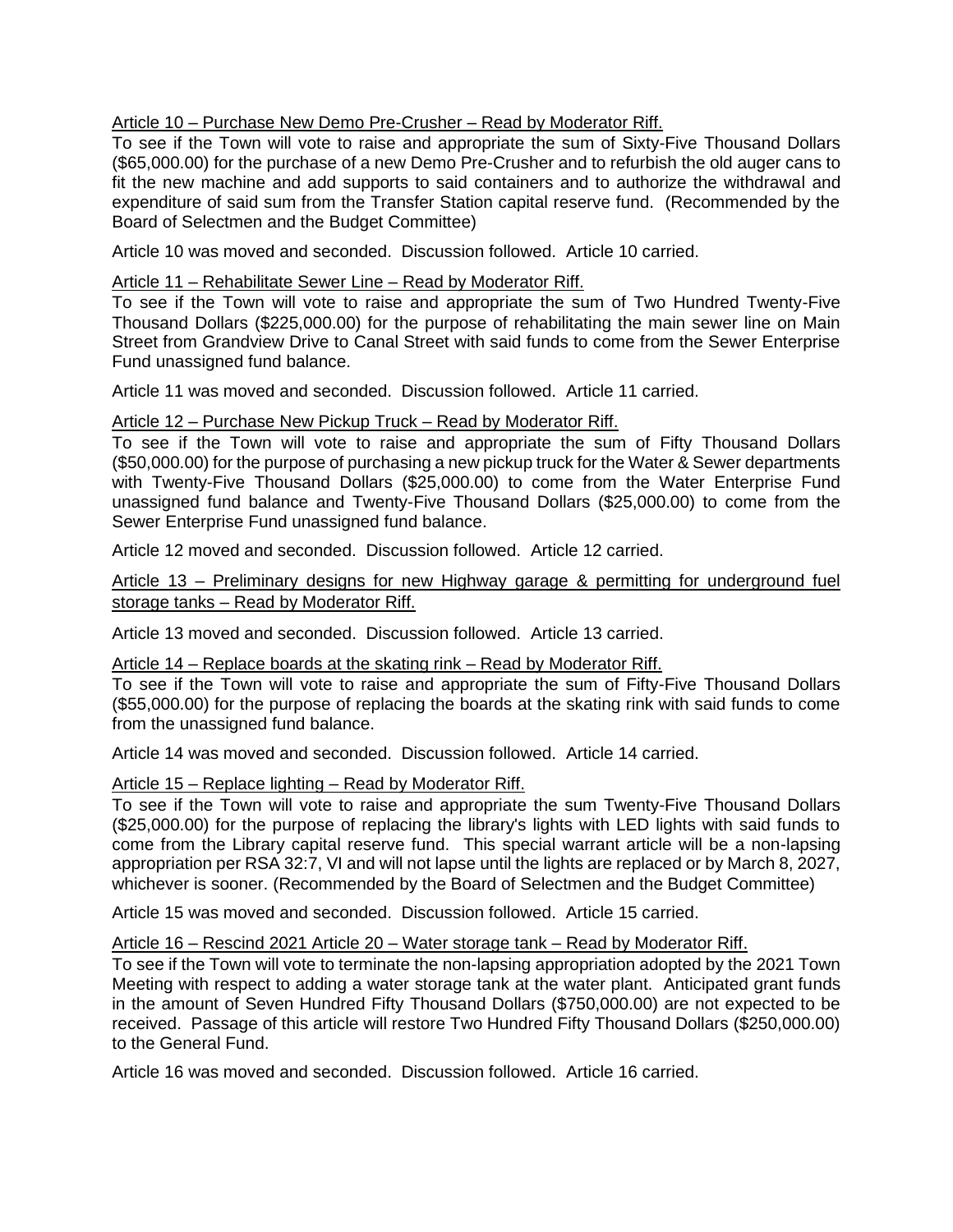Article 17 – Support Lancaster Historical Society – Read by Moderator Riff.

To see if the Town will vote to raise and appropriate the sum of Ten Thousand Dollars (\$10,000.00) to assist with the operating budget of the Lancaster Historical Society with said funds to come from the unassigned fund balance.

Article 17 was moved and seconded. Discussion followed. Article 17 carried.

Article 18 – Northern Human Services/White Mountain Mental Health – Read by Moderator Riff. To see if the Town will vote to raise and appropriate the sum of Five Thousand Nine Hundred Twenty-One Dollars (\$5,921.00) for the support of Northern Human Services/White Mountain Mental Health.

Article 18 was moved and seconded. Discussion followed. Article 18 carried.

## Article 19 – Northern Gateway Chamber of Commerce – Read by Moderator Riff.

To see if the Town will vote to raise and appropriate the sum of One Thousand Six Hundred Forty Dollars (\$1,640.00) for the support of the Northern Gateway Regional Chamber of Commerce.

Article 19 was moved and seconded. Discussion followed. Article 19 carried.

## Article 20 - Caleb Caregivers - Read by Moderator Riff.

To see if the Town will vote to raise and appropriate the sum of Six Thousand Dollars (\$6,000.00) for the support of the Caleb Caregivers who serves the needs of senior citizens in the community.

Article 20 was moved and seconded. Discussion followed. Article 20 carried.

#### Article 21 – CASA (Court Appointed Special Advocates) – Read by Moderator Riff.

To see if the Town will vote to raise and appropriate the sum of One Thousand Dollars (\$1,000.00) for the support of CASA (Court Appointed Special Advocates) of New Hampshire.

Article 21 was moved and seconded. Discussion followed. Article 21 carried.

#### Article 22 – American Red Cross – Read by Moderator Riff.

To see if the Town will vote to raise and appropriate the sum of One Thousand Six Hundred Dollars (1,600.00) for the support of the American Red Cross.

Article 22 was moved and seconded. There was no discussion. Article 22 carried.

## Article 23 – Tri County Community Action Program – Read by Moderator Riff.

To see if the Town will vote to raise and appropriate the sum of Eight Thousand One Hundred Fifty Dollars (\$8,150.00) for the support of the Tri-County Community Action programs to include Fuel & Electrical Assistance, Weatherization, Transportation, Homeless Intervention and Prevention, Guardianship, RSVP, and Workforce programs.

Article 23 was moved and seconded. There was no discussion. Article 23 carried.

#### Article 24 – Center for New Beginnings – Read by Moderator Riff.

To see if the Town will vote to raise and appropriate the sum of One Thousand Dollars (\$1,000.00) to help support the Center for New Beginnings in Littleton, which provides counseling and mental health services to individuals throughout the North Country.

Article 24 was moved and seconded. Discussion followed. Article 24 carried.

#### Article 25 – North Country Home Health & Hospice – Read by Moderator Riff.

To see if the Town will vote to raise and appropriate the sum of Seventeen Thousand Nine Hundred Ninety-One Dollars (\$17,991.00) for the support of North Country Home Health & Hospice Agency.